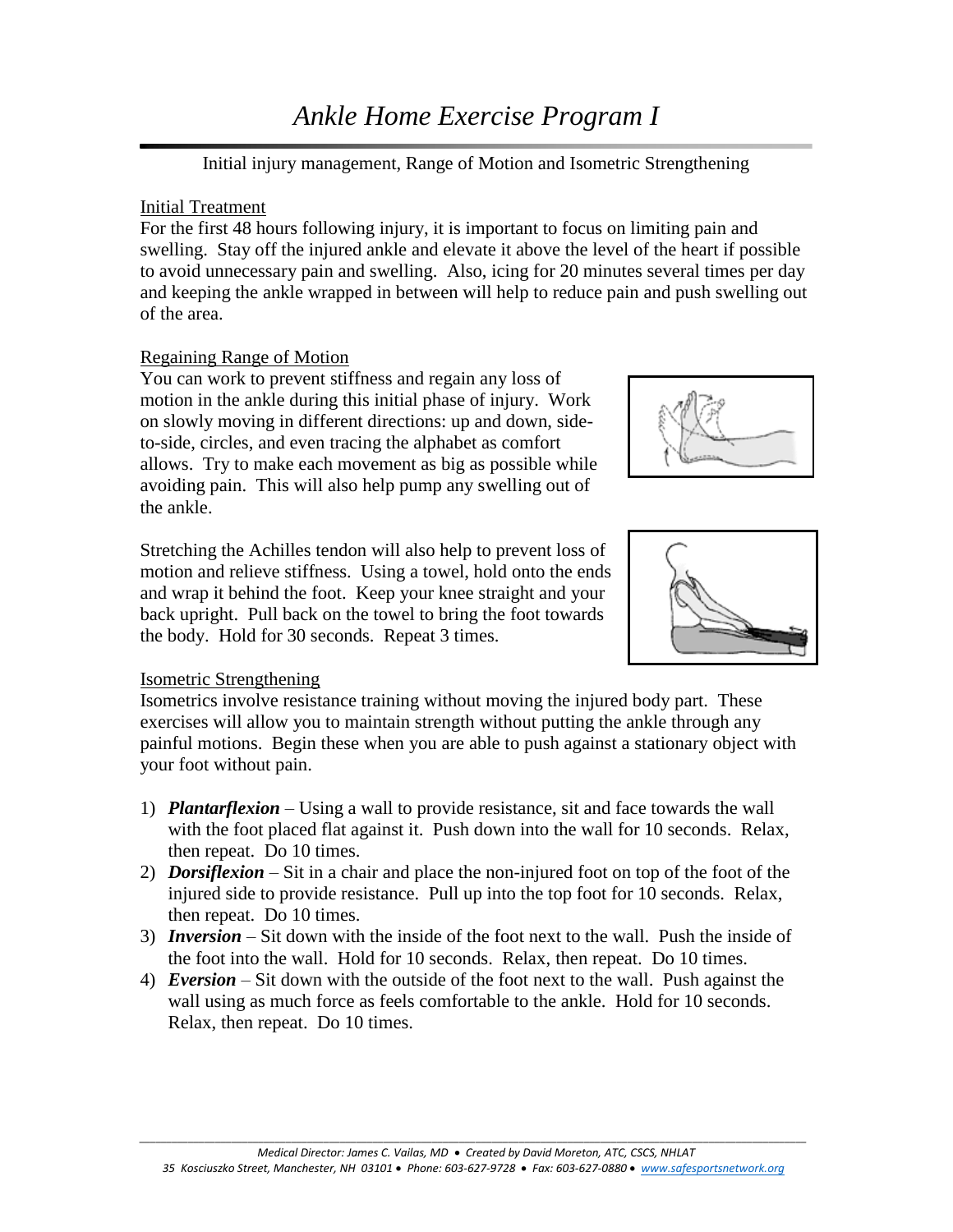## Band Strengthening & Balance

#### Band Strengthening

When movement in the ankle feels comfortable, begin resistance work using an elastic band or tubing. This will further strengthen and support the muscles involved with moving and protecting the ankle. Do 3 sets of 10 repetitions for each exercise.

- 1) *Plantarflexion* Loop the band around your foot so it won't come off with ankle motion. While pulling back, push against the band with your foot. Hold for a 2-count, then return to your starting position.
- 2) *Dorsiflexion* Tie the band securely to a post or have someone hold the opposing end in front of you. With some resistance, pull your foot towards you. Hold for a 2-count, then return to your starting position.
- 3) *Inversion* Cross your legs with the band still attached to your foot. Bring the band around your opposite foot. Swing your foot inward while applying resistance to the band. Hold for a 2-count, then return to your starting position.
- 4) *Eversion* Hold the band with your opposite hand and bring it around the other foot. Without turning your lower leg, swing your foot outward while applying some resistance with the band. Hold for a 2-count, then return to your starting position.



## Balance Training

Injury and inactivity can lead to a loss of balance and stability in the ankle. Helping your body regain proper balance and coordination in the ankle will help prevent reinjury. Stand on a flat surface within an arm's reach next to a wall. Stand on one leg (affected side). Try to balance on the leg for 10 seconds, then relax. Do this 3 times. As your balance and fitness improves, gradually work up to 30 seconds.

When this exercise becomes easy, try standing on a folded towel or a foam mat for a greater challenge. Another way to challenge yourself is to balance with your eyes closed. Again, start at 10 seconds and gradually work your way up to 30 seconds at a time.